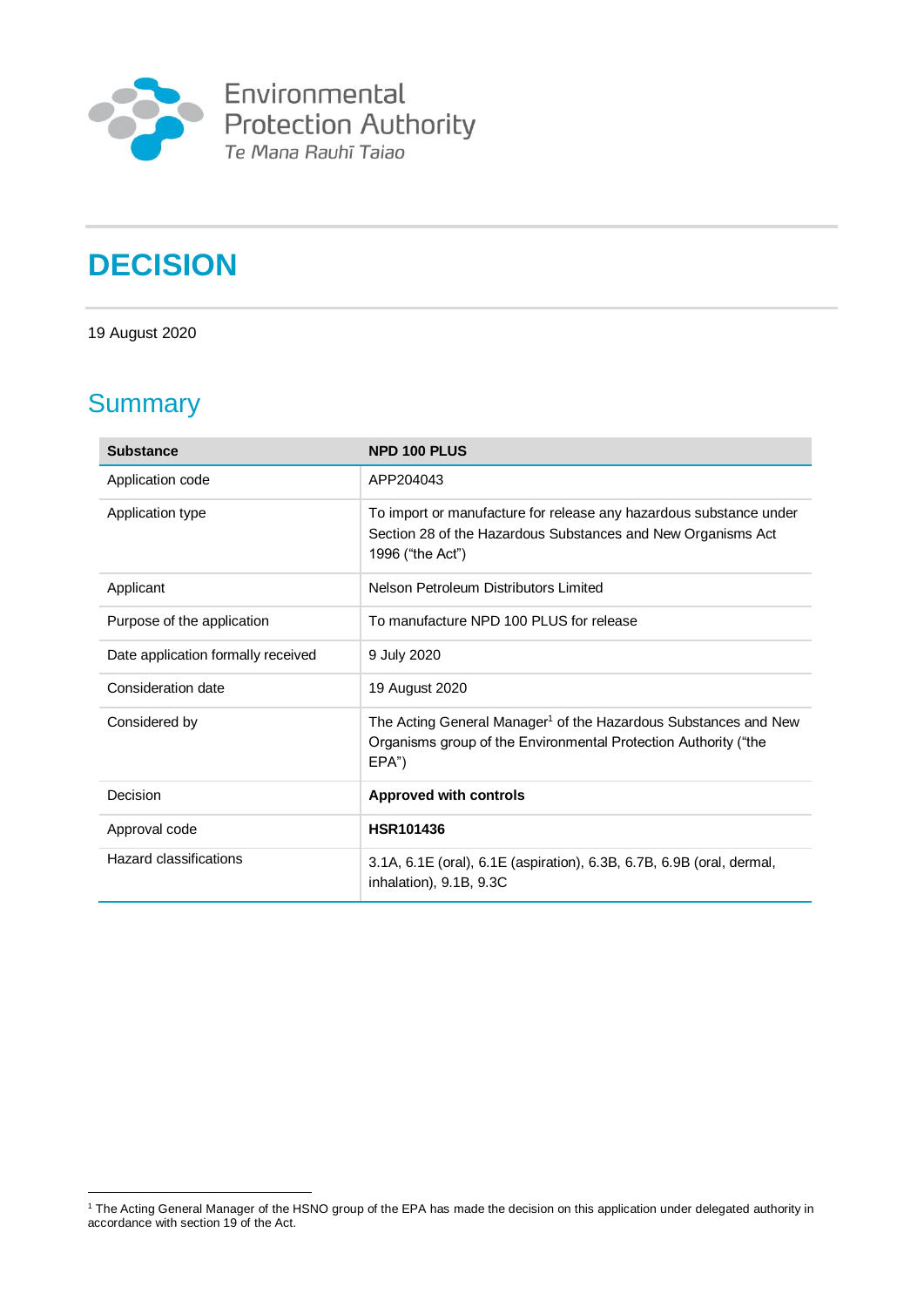## 1. Substance

- 1.1. NPD 100 PLUS is a pre-mixed fuel containing 2% to 3% anti-knock additives<sup>2</sup>, plus other components, including the primary component, petrol (unleaded). It is intended for use as a fuel in domestic and commercial engines and vehicles.
- 1.2. Transfer and use of NPD 100 PLUS will occur in a series of controlled, closed systems. The substance will be stored in underground tanks and dispensed via a nozzle into the fuel tanks of vehicles or fuel containers for at-home use to refuel petrol-powered equipment.
- 1.3. As the substance is a fuel and therefore does not contain an 'active ingredient', the term 'primary component' has been used instead.

# 2. Process and consultation

#### **Application receipt**

2.1. The application was formally received on 9 July 2020 under section 28 of the Act.

**Information available for consideration**

- 2.2. The information available for the consideration comprised:
	- the application form
	- the confidential appendix to the application
	- the EPA staff advice memorandum/science memorandum.
- 2.3. There was sufficient information to assess the application.

#### **Public notification**

2.4. This application was not publicly notified under section 53(2) of the Act because it was unlikely that there would be significant public interest in the application.

#### **Notification to government departments**

- 2.5. In line with section 53(4) of the Act, the application was not publicly notified under section 53(2) of the Act, however, the following government department was notified of the application for NPD 100 PLUS on 9 July 2020: the Ministry of Health (MoH). No comments were received.
- 2.6. WorkSafe New Zealand (WorkSafe) was also notified of the application on 9 July 2020, in order to remove a tracking requirement under Additional Substances that Do Not Require Tracking Safe Work Instrument (SWI) for the substance, related to the Health and Safety at Work Act 2015 (HSW Act) and Health and Safety at Work (Hazardous Substances) Regulations 2017 (HSW (HS) Regulations).

<sup>&</sup>lt;u>.</u>  $<sup>2</sup>$  An anti-knock additive is used to improve the fuel's octane rating, which suppresses the "knocking" in the engine. Knocking,</sup> sometimes known as 'pinking' is when fuel is unable to burn in a stable way, detonating, causing the characteristic knocking sound and potentially damaging the engine.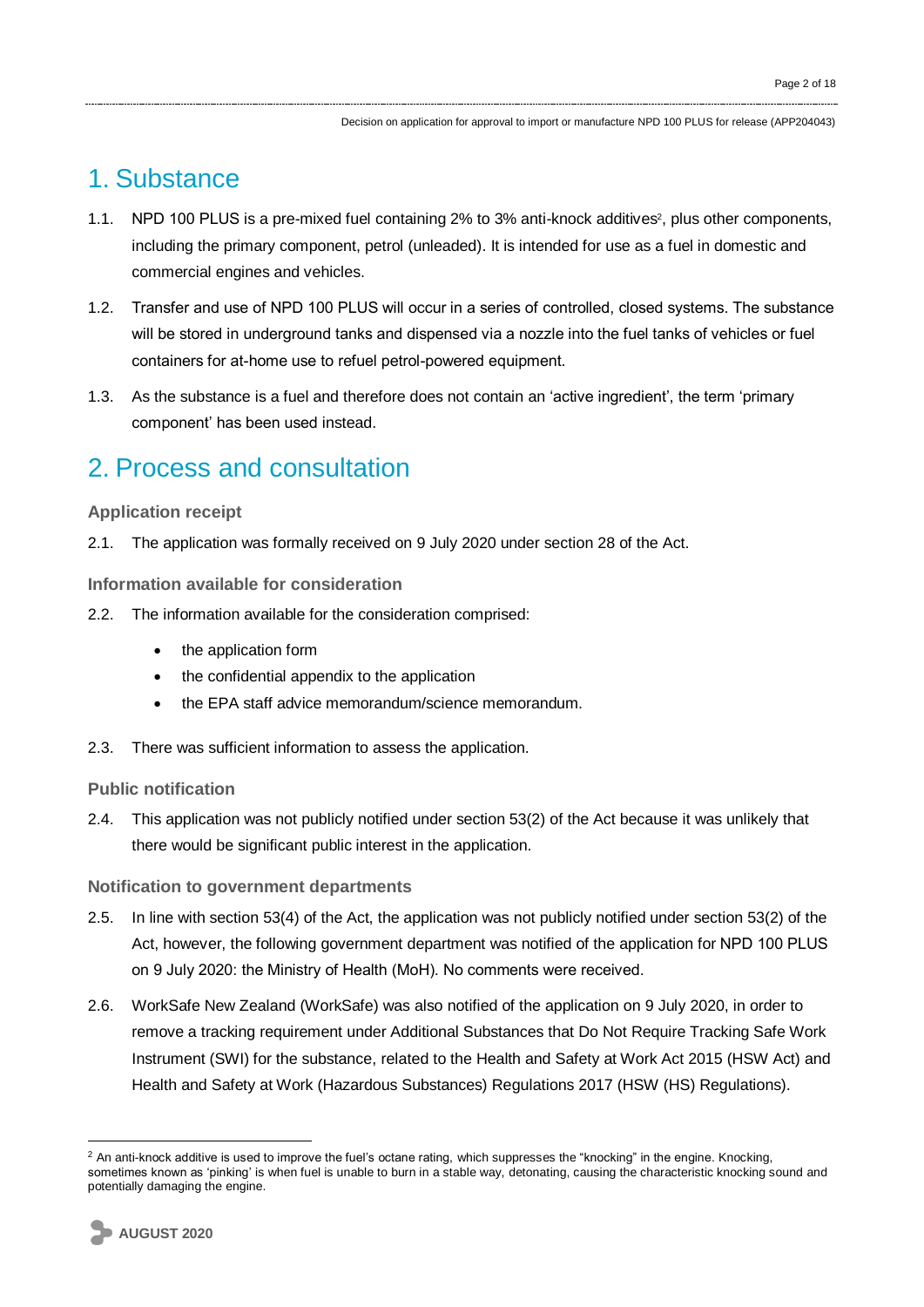#### **Legislative criteria for the application**

2.7. The application was considered under section 29 of the Act, taking into account other relevant sections of the Act, the EPA Notices, the HSW Act, the HSW (HS) Regulations and the Hazardous Substances and New Organisms (Methodology) Order 1998.

## 3. Hazardous properties of NPD 100 PLUS

- 3.1. The hazard classifications of NPD 100 PLUS were determined based on the information provided by the applicant, information on the individual components of NPD 100 PLUS and the mixture rules.
- 3.2. The classifications that have been applied to NPD 100 PLUS are slightly different to those submitted by the applicant (Table 1). The difference in classifications may have arisen due to different interpretations of the mixture classification rules by the applicant.

#### **Table 1: Hazard classifications of NPD 100 PLUS**

| Hazard                                                        | <b>Applicant classification</b> | <b>EPA classification</b>          |
|---------------------------------------------------------------|---------------------------------|------------------------------------|
| Flammable liquid                                              | 3.1A                            | 3.1A                               |
| Acute toxicity (oral)                                         | 6.1E                            | 6.1E                               |
| Aspiration hazard                                             | 6.1E                            | 6.1E                               |
| Skin irritancy/corrosivity                                    | 6.3B                            | 6.3B                               |
| Carcinogenicity                                               | 6.7B                            | 6.7B                               |
| Target organ or systemic toxicity<br>(oral/dermal/inhalation) | 6.9B (unspecified)              | 6.9B (oral, dermal,<br>inhalation) |
| Aquatic ecotoxicity                                           | 9.1B                            | 9.1B                               |
| Terrestrial vertebrate ecotoxicity                            | <b>ND</b>                       | 9.3C                               |

### 4. Risk and benefit assessment

#### Risk assessment

- 4.1. The risk assessment has taken into account the hazardous properties of the substance, the considerations in Part 2 of the Act, the prescribed controls under the Act and the requirements under other relevant legislation such as the HSW Act, Land Transport Rule 45001, Civil Aviation Act 1990 and Maritime Transport Act 1994.
- 4.2. The human health and environmental risks have been assessed in accordance with Section 29(1) of the Act. This assessment takes into account the full life cycle of this substance, including manufacture, packaging, transport, storage, use and disposal.
- 4.3. The EPA determined that there is a potential for significant exposures to people and the environment during the manufacture and use phase of NPD 100 PLUS.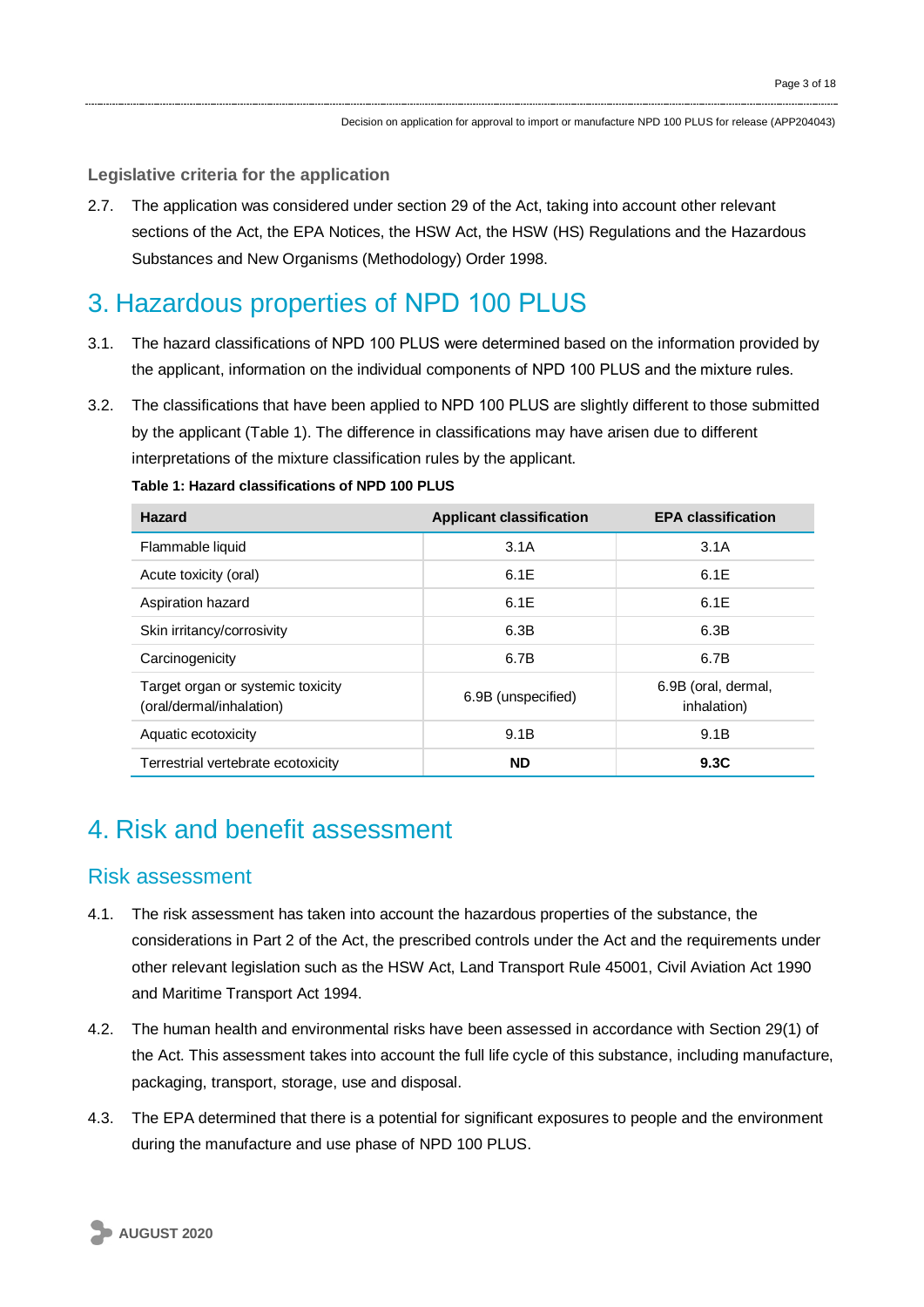- 4.4. NPD 100 PLUS has the same primary component, petrol (unleaded), which is already present in various approved substances at similar and lower concentrations to NPD 100 PLUS. These substances are intended to be used in similar ways. The hazards of the main additive, Nmethylaniline, as well as the other components of the substance, have been well described. Accordingly, the risks to human health and the environment are not likely to be significantly higher from the use of NPD 100 PLUS compared to other approved substances containing the same primary petrol (unleaded) component. Therefore, the assessment of risks to human health and the environment for NPD 100 PLUS has been limited to a qualitative assessment.
- 4.5. The risk and benefit assessment:
	- considered the risks posed by NPD 100 PLUS,
	- determined whether the risks are outweighed by the benefits,
	- determined whether any variations, additions to or deletion of the prescribed controls are required to manage the risks of the substance.

#### **Assessment of physical risks**

4.6. NPD 100 PLUS is a flammable liquid and could cause damage in the instance of a spill or leak of the substance in the presence of an ignition source. The magnitude of this effect would be **major**. The prescribed controls under HSW (HS) regulations and other relevant legislation specifically address risks associated with the flammability of this substance during storage, transport, use, disposal and in the event of an emergency. Therefore, the likelihood of an event of this nature of occurring during the life cycle of this substance would be **highly unlikely**. Accordingly, the level of residual risk from the physical hazards of NPD 100 PLUS is **negligible**, provided that the prescribed controls are in place and complied with. The flammability risks associated with NPD 100 PLUS are similar to other commonly available fuels.

#### **Assessment of risks to human health**

- 4.7. NPD 100 PLUS is intended to be supplied to the domestic and professional markets. It is likely that users will be exposed to the substance during the loading (fuelling) stages of use.
- 4.8. The combination of the primary component, petrol (unleaded), and main additive, N-methylaniline, as a pre-mixed substance, in NPD 100 PLUS is new.
- 4.9. NPD 100 PLUS has a similar or higher concentration of the primary component, petrol (unleaded), than currently approved substances with the same primary component and use pattern.
- 4.10. NPD 100 PLUS has a similar or higher hazard classification than currently approved substances with the same primary component and use pattern.

#### *Acute oral toxicity (6.1E)*

4.11. It is **very unlikely** that oral exposure will occur during the use of this substance, but any effect is expected to be **minor and reversible**. The prescribed controls include requirements for the use of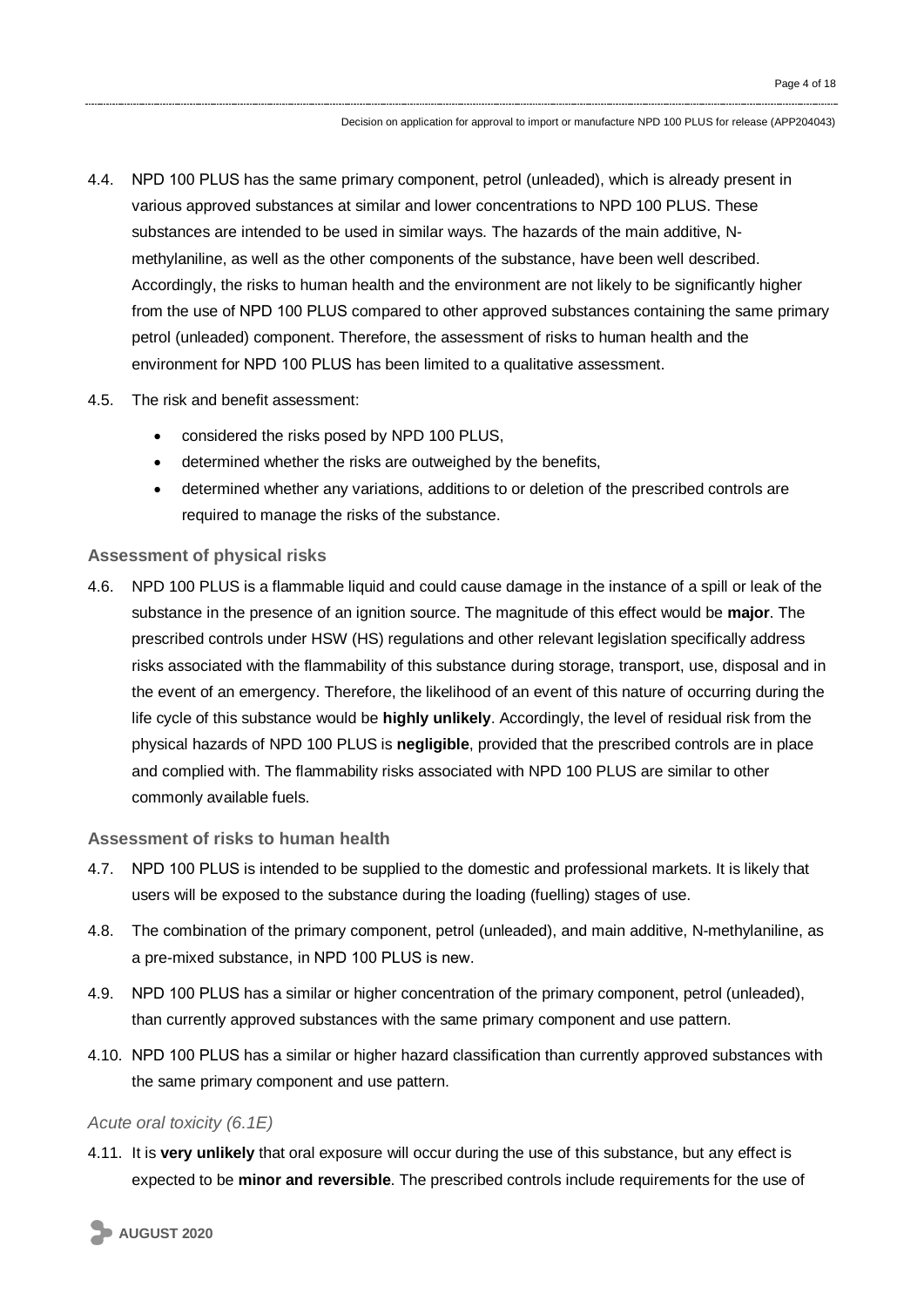Personal Protective Equipment (PPE) for professionals when working with class 6 and 8 substances to limit exposure to the substance. Furthermore, the transfer and use of NPD 100 PLUS occurs in a series of controlled, closed systems. The substance will be stored in underground tanks and dispensed via a nozzle into the fuel tanks of vehicles or fuel containers for at-home use to refuel petrol-powered equipment. As such, the risk from acute oral toxicity is assessed as being **negligible**.

#### *Aspiration hazard (6.1E)*

4.12. It is **unlikely** that an aspiration hazard will occur during the use of this substance. The prescribed controls include requirements for the use of PPE for professionals when working with class 6 and 8 substances to limit exposure to the substance. Furthermore, the transfer and use of NPD 100 PLUS occurs in a series of controlled, closed systems. The substance will be stored in underground tanks and dispensed via a nozzle into the fuel tanks of vehicles or fuel containers for at-home use to refuel petrol-powered equipment. As such, the risk of aspiration hazard is **negligible**.

#### *Skin irritancy (6.3B)*

4.13. It is **likely** that skin exposure will occur during the use of this substance, but any effect is expected to be **minor and reversible**. The prescribed controls include requirements for the use of PPE for professionals when working with class 6 and 8 substances to limit exposure to the substance. Furthermore, the transfer and use of NPD 100 PLUS occurs in a series of controlled, closed systems. The substance will be stored in underground tanks and dispensed via a nozzle into the fuel tanks of vehicles or fuel containers for at-home use to refuel petrol-powered equipment. As such, the risk from the skin irritancy hazard is assessed as **negligible**.

#### *Carcinogenicity (6.7B)*

4.14. Given the use pattern, it is considered **very unlikely** that users will be exposed to or ingest the substance in sufficient quantities for chronic exposure to occur during the use of the substance. Any effect is expected to be **major**. The prescribed controls include requirements for the use of PPE for professionals when working with class 6 and 8 substances to limit exposure to the substance. Furthermore, the transfer and use of NPD 100 PLUS occurs in a series of controlled, closed systems. The substance will be stored in underground tanks and dispensed via a nozzle into the fuel tanks of vehicles or fuel containers for at-home use to refuel petrol-powered equipment. Therefore, the risk is assessed as **negligible**.

#### *Target organ toxicity via the oral route (6.9B)*

4.15. It is considered **very unlikely** that the substance could be ingested during the use of this substance in sufficient quantities for chronic exposure to occur. Any effect is expected to be **moderate.** The prescribed controls include requirements for the use of PPE for professionals when working with class 6 and 8 substances to limit exposure to the substance. Furthermore, the transfer and use of NPD 100 PLUS occurs in a series of controlled, closed systems. The substance will be stored in underground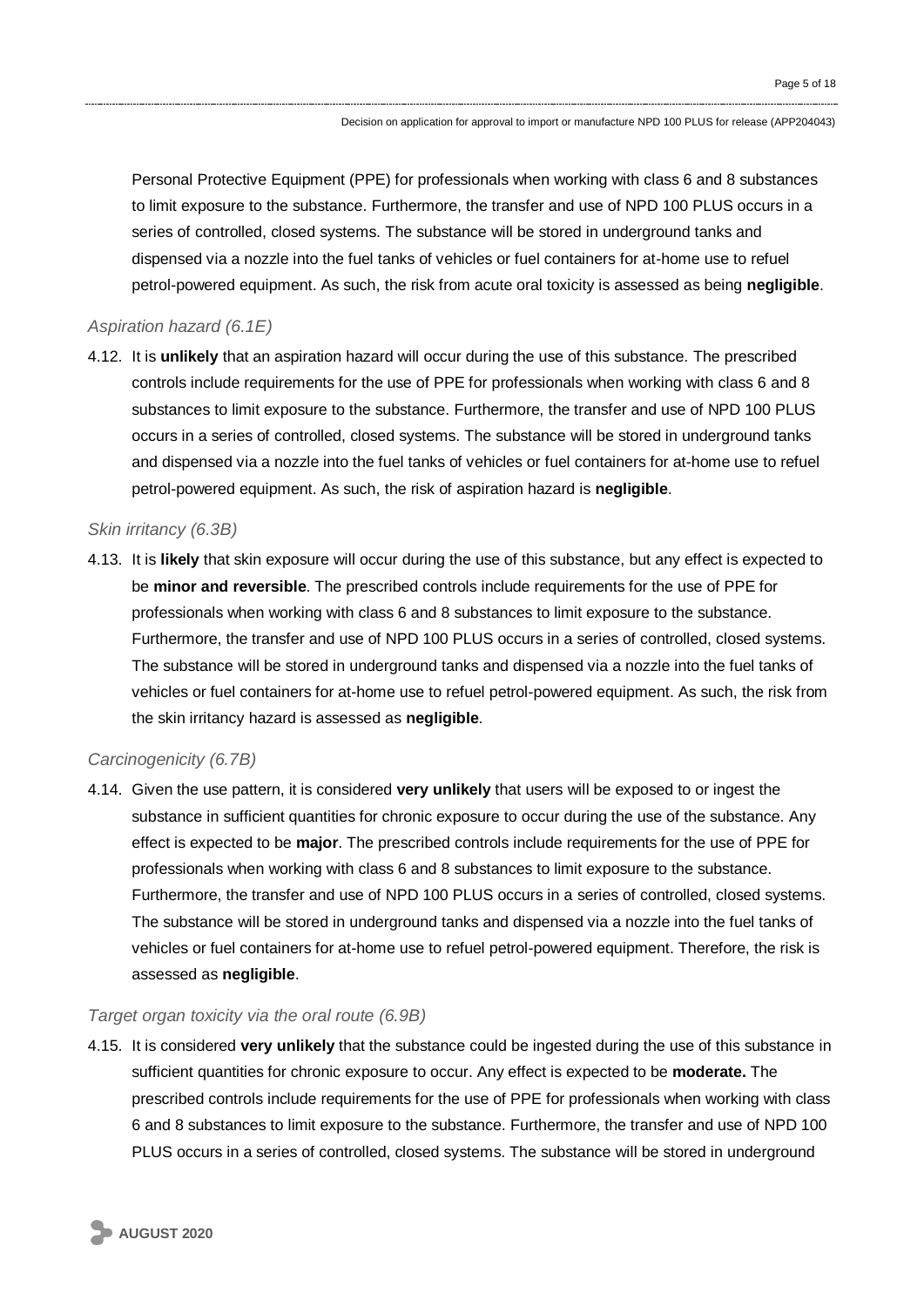tanks and dispensed via a nozzle into the fuel tanks of vehicles or fuel containers for at-home use to refuel petrol-powered equipment. Therefore, the risk is assessed as **negligible**.

#### *Target organ toxicity via the dermal route (6.9B)*

4.16. It is considered **likely** that dermal exposure will occur during the use of this substance, however, it is **unlikely** this will be in sufficient quantities for chronic exposure to occur. Any effect is expected to be **moderate**. The prescribed controls include requirements for the use of PPE for professionals when working with class 6 and 8 substances to limit exposure to the substance. Furthermore, the transfer and use of NPD 100 PLUS occurs in a series of controlled, closed systems. The substance will be stored in underground tanks and dispensed via a nozzle into the fuel tanks of vehicles or fuel containers for at-home use to refuel petrol-powered equipment. Therefore, the risk is assessed as **negligible**.

#### *Target organ toxicity via the inhalation route (6.9B)*

4.17. It is considered **unlikely** that the substance would be inhaled during the use of the substance in sufficient quantities for chronic exposure to occur. Any effect is expected to be **moderate**. The prescribed controls include requirements for the use of PPE for professionals when working with class 6 and 8 substances to limit exposure to the substance. Furthermore, the transfer and use of NPD 100 PLUS occurs in a series of controlled, closed systems. The substance will be stored in underground tanks and dispensed via a nozzle into the fuel tanks of vehicles or fuel containers for at-home use to refuel petrol-powered equipment. Therefore, the risk is assessed as **negligible**.

#### **Assessment of risks to human health from workplace activities**

- 4.18. WorkSafe were notified of the application and have provided the following comment on whether the HSW requirements manage the risk to people from workplace activities.
- 4.19. WorkSafe has assessed the available information for NPD 100 PLUS and considers that compliance with the HSW (HS) Regulations will be adequate to reduce the risks associated with the use of this substance in the workplace. While the regulations cover standard risk mitigation measures, occupational exposure in the workplace needs to be assessed at each site and appropriate controls put in place to mitigate the identified risks.
- 4.20. Due to the flammable classification of the primary petrol component (3.1A), the substance would be subject to tracking provisions in Part 19 of the HSW (HS) Regulations thereby giving the substance additional restrictions over other similar fuel products that do not require tracking. The tracking requirements would also prevent the product from being sold to the public as intended.
- 4.21. WorkSafe is therefore proposing a SWI to remove the tracking control from this substance. The SWI would add this substance to Table 3 of Schedule 26 of the HSW (HS) Regulations for substances that do not require tracking.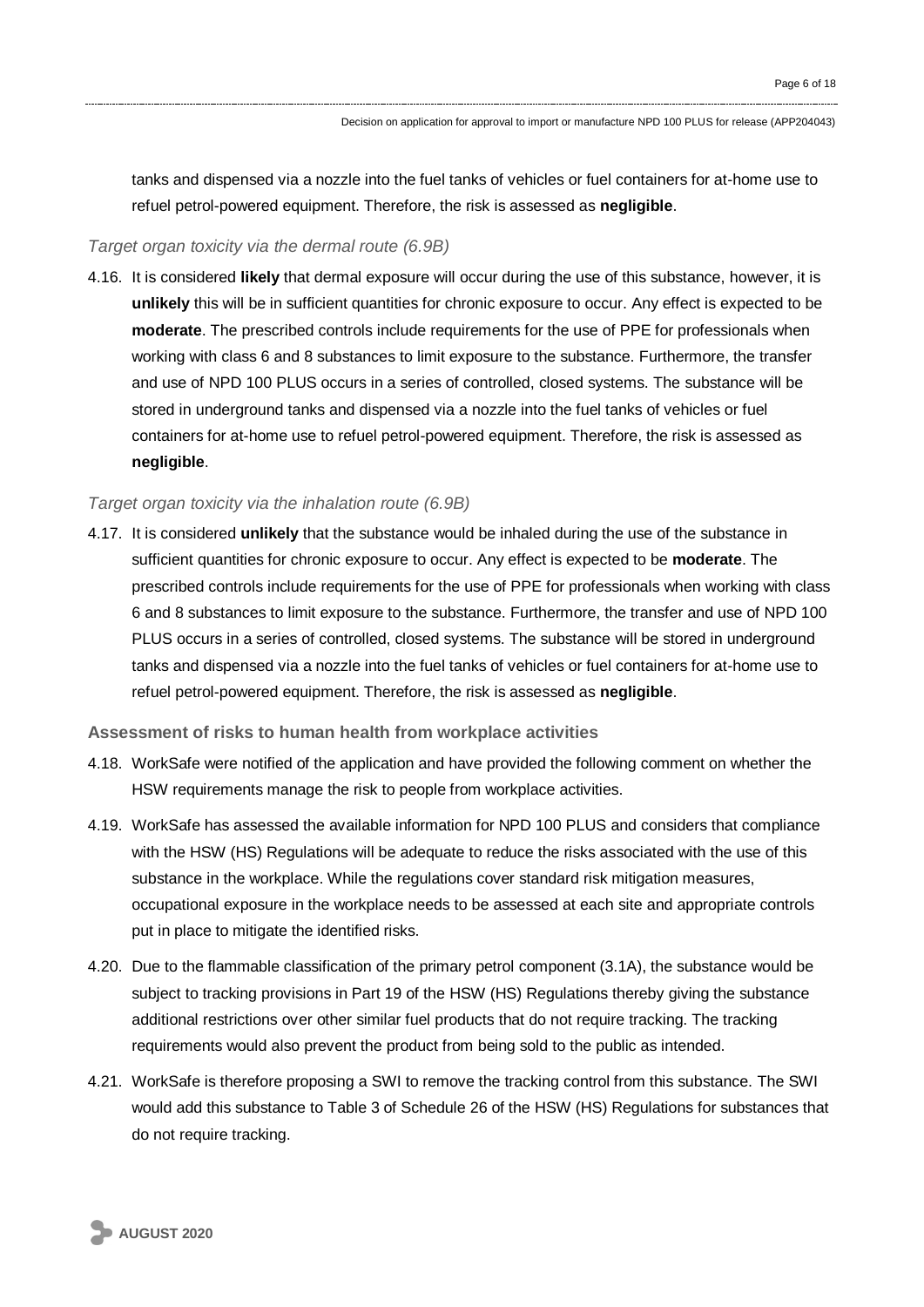4.22. Other fuel products (E10, E85, petrol, aviation gasoline, racing gasoline, kerosene, diesel fuel) have a number of other varied requirements in the HSW (HS) Regulations (such as those for secondary containment, fire extinguishers, emergency response plans, signage). However, none of the regulations that set these requirements have specific SWI hooks that could be used to extend these variations to a new substance NPD 100 PLUS. Of these requirements, only the tracking requirement would pose a significant impediment to the intended use of this substance if approved.

#### **Assessment of risks to the environment**

#### *Aquatic ecotoxicity (9.1B)*

- 4.23. It is **unlikely** that aquatic organisms will be exposed to NPD 100 PLUS as exposure is only likely to occur from spillage or leakage that results in the substance entering waterways.
- 4.24. NPD 100 PLUS is classified as ecotoxic to aquatic organisms, and as such, it is expected that exposure may result in **moderate** effects to organisms. Transfer and use of NPD 100 PLUS occurs in a series of controlled, closed systems. The substance will be stored in underground tanks and dispensed via a nozzle into the fuel tanks of vehicles or fuel containers for at-home use to refuel petrol-powered equipment. Therefore, the risk is assessed as **negligible**.

#### *Toxicity to terrestrial vertebrates (9.3C)*

- 4.25. It is **unlikely** that terrestrial vertebrates will be exposed to NPD 100 PLUS as exposure is only likely to occur from spillage or leakage of the substance.
- 4.26. NPD 100 PLUS is classified as ecotoxic terrestrial vertebrates, and as such, it is expected that exposure may result in **moderate** effects to organisms. Transfer and use of NPD 100 PLUS occurs in a series of controlled, closed systems. The substance will be stored in underground tanks and dispensed via a nozzle into the fuel tanks of vehicles or fuel containers for at-home use to refuel petrol-powered equipment. Therefore, the risk is assessed as **negligible**.

#### **Assessment of risks to Māori and their relationship to the environment**

4.27. A cultural assessment has been undertaken by the EPA to consider potential impacts of the application on the economic, social, and cultural well-being of Māori, and the relationship of Māori with the environment, pursuant to sections 5(b), 6(d) and 8 of the HSNO Act. The cultural assessment includes tangible and intangible taonga, such as culturally significant species, resources, and places, and the customary values, practices and uses associated with these taonga. Key findings of the assessment are outlined below.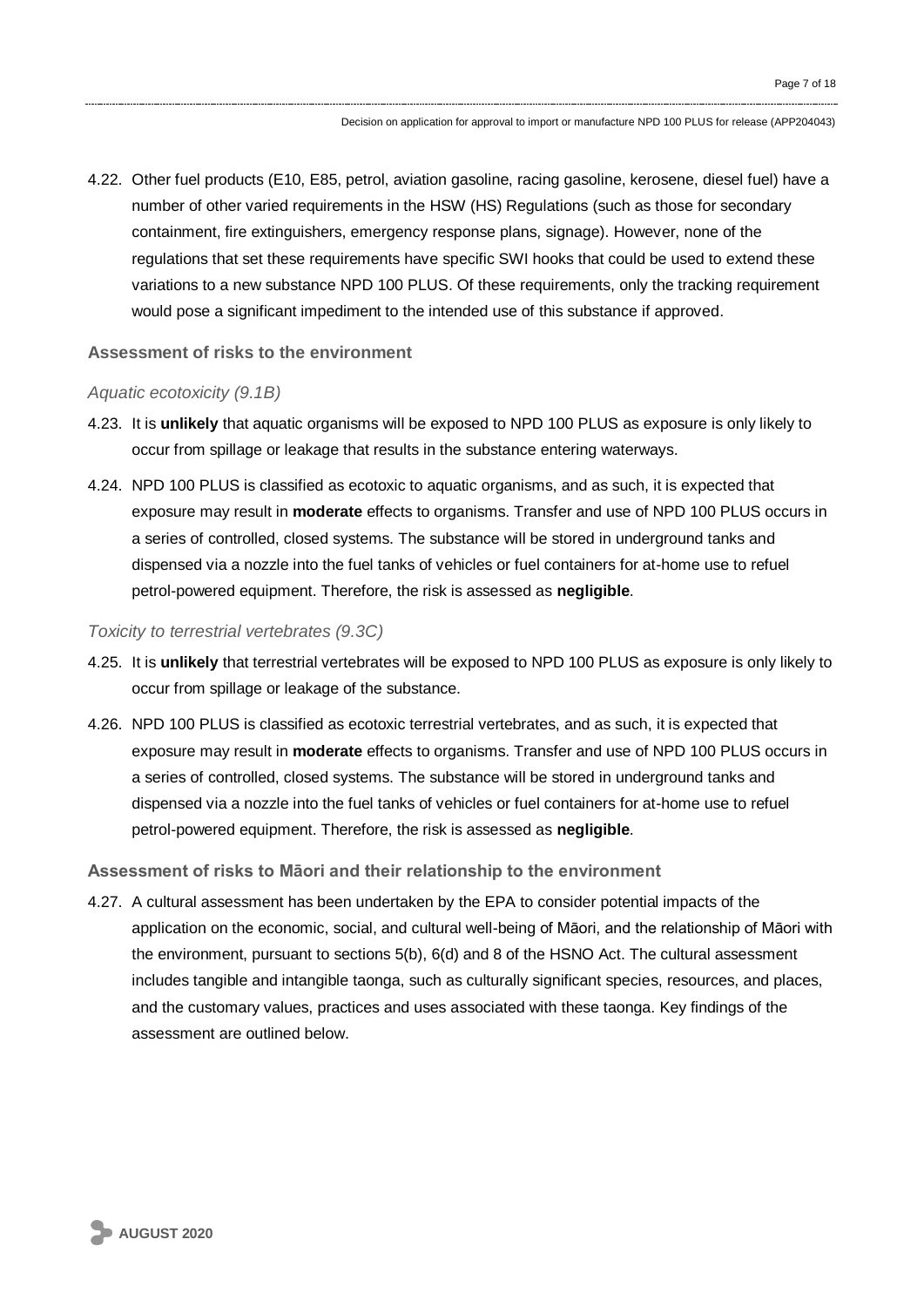*Impact on the relationship of Māori and their culture and traditions with their environment and taonga*

4.28. This application is not likely to significantly affect the relationship of Māori and their culture and traditions with their environment and taonga, including culturally significant species, resources, and places, and the customary values, practices and uses associated with these taonga.

*Impact on the maintenance and enhancement of the capacity of people and communities to provide for their own economic, social and cultural well-being*

4.29. This application is not likely to significantly affect the ability and capacity of Māori to maintain their economic, social, and cultural well-being.

*Treaty of Waitangi principles*

4.30. The Principles of the Treaty of Waitangi have been considered in relation to this application, as summarised below.

*The active protection principle: the Crown has a duty to actively protect Māori interests.*

4.31. No issues arise.

*The informed decision making principle: the Crown has a duty to make informed decisions.*

4.32. No issues arise.

*The partnership principle: to act fairly, reasonably, and in good faith.*

4.33. No issues arise.

**Assessment of risks to society, the community and the market economy**

- 4.34. No risks to society, communities or the market economy from the approval of NPD 100 PLUS have been identified, if set controls are adhered to.
- **New Zealand's international obligations**
- 4.35. No international obligations that may be impacted by the approval of NPD 100 PLUS have been identified.

**The effects of the substance being unavailable**

4.36. The likely effects of NPD 100 PLUS being unavailable have been considered. Should NPD 100 PLUS not be available, it could lead to less consumer choice.

#### Assessment of benefits

- 4.37. The applicant considers that the approval of NPD 100 PLUS will provide the following benefits:
	- the substance, and other similar substances, would be created in New Zealand. These formulations could be created so they are useful for New Zealand conditions and requirements. This also allows the creation of more efficient products that other countries may wish to use;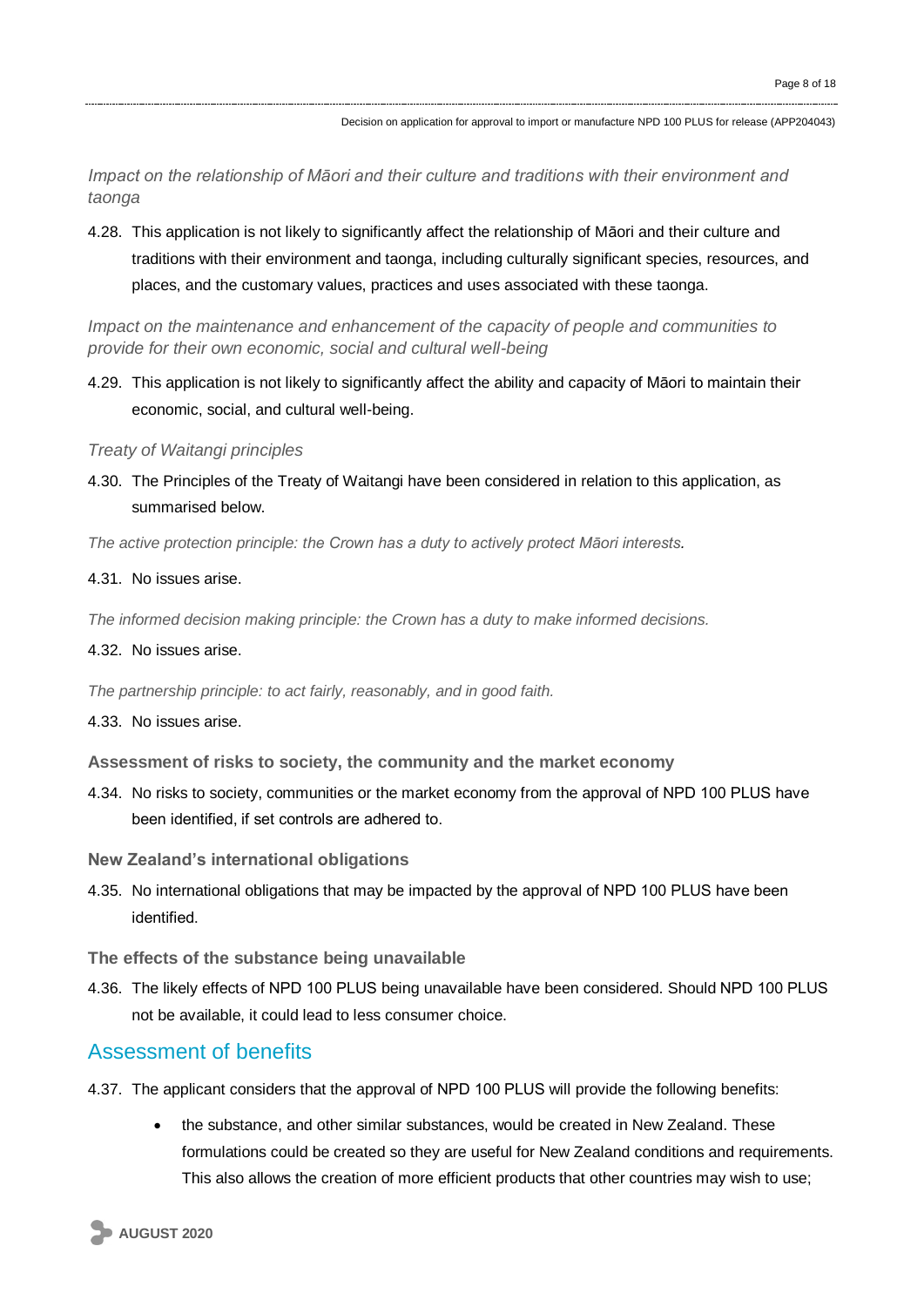- allows tuned engines to perform optimally, reducing fuel consumption and harmful emissions;
- NPD 100 PLUS is usually dispensed with a different filter from what comes standard in other retail spaces. These high performance filters in the dispensers are 'absolute rated' with an efficiency rating of 99.5% for high performance engines as opposed to the efficiency rating of approximately 75% on standard filters used with 98 Unleaded currently;
- NPD PLUS 100 enables modern high compression or low emission engines to reach their full potential, as well as showing improved cleaning of the engine and fuel system to further reduce harmful emissions and reduce maintenance costs;
- the fuel economy is also improved compared to other products currently in use and the shelf life of the petrol has been shown to be extended, with tests carried out in New Zealand show that the octane rating was maintained for an excess of 12 months.
- 4.38. Although the benefits identified above were not verified by the EPA, it is considered that the availability of NPD 100 PLUS will provide beneficial economic effects for some businesses with the potential for flow-on effects to local communities and the New Zealand economy, including improved consumer choice and greater market competition.

### 5. Prescribed controls

- 5.1. The hazard classifications of NPD 100 PLUS determine a set of prescribed controls, specified by the EPA Notices<sup>3</sup> under section 77 of the Act. There are also requirements in the HSW (HS) Regulations. Note: the HSW (HS) requirements are not set for the substance under this approval but apply in their own right.
- 5.2. The prescribed controls set the baseline for how the substance must be managed and include specifications on how the substance is to be packaged, labelled, stored, disposed, transported, handled and used. The prescribed controls also set information requirements (eg Safety Data Sheets), signage and emergency management. These controls form the basis of the controls specified in Appendix A.

#### Exposure limits

- 5.3. Under s77B of the Act, the EPA may set a Tolerable Exposure Limit (TEL) and/or an Environmental Exposure Limit (EEL) for a substance with toxic or ecotoxic properties.
	- Regulation 13.17 of the HSW (HS) Regulations prohibits the use of a class 6 substance in excess of a TEL.

1

 $3$  There mav also be default controls in regulations made under the Act for certain hazardous substances such as fireworks.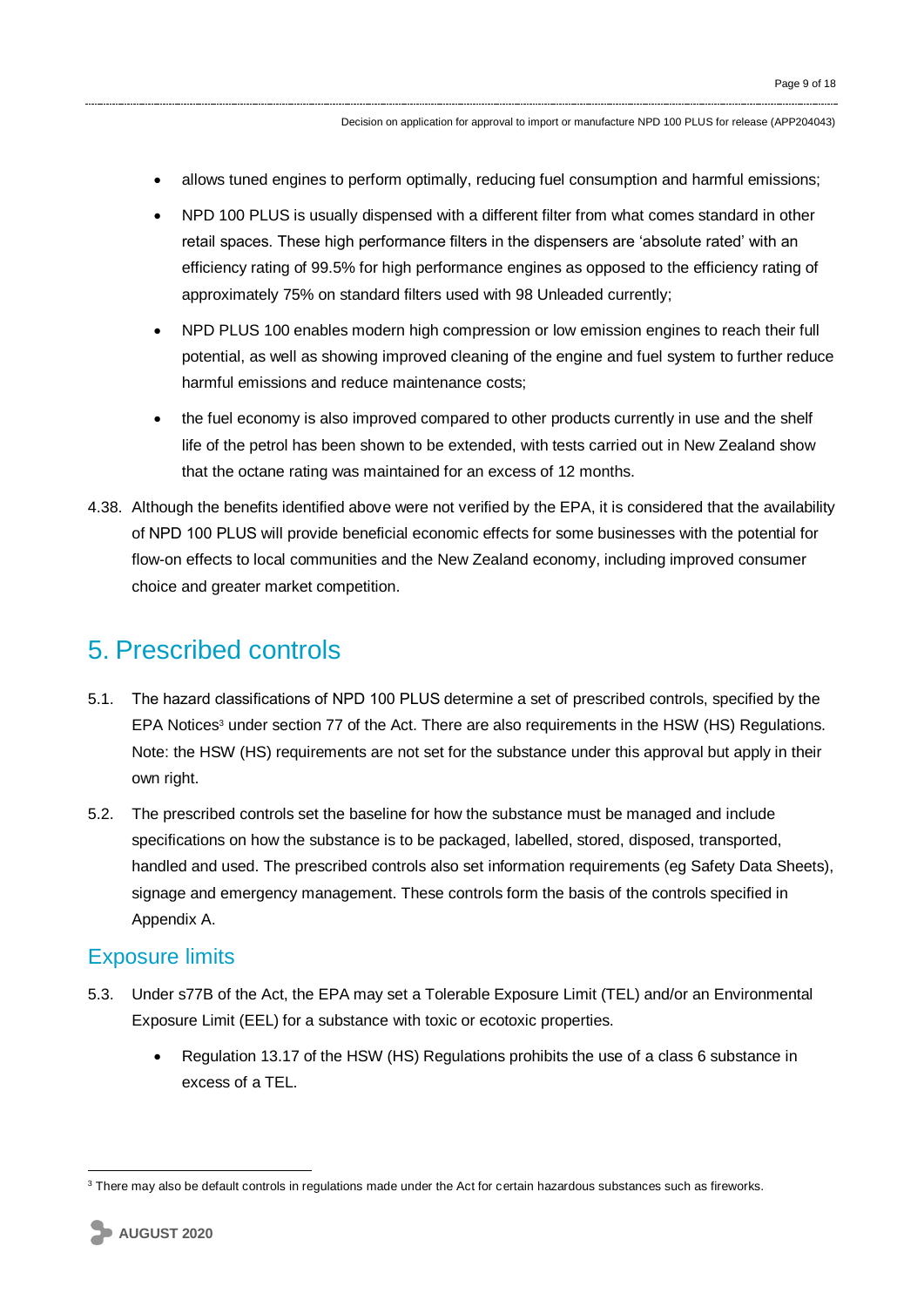- Clause 49 of the Hazardous Property Controls Notice prohibits use of a class 9 substance in excess of an EEL.
- 5.4. The EPA has not provided ADE (Acceptable Daily Exposure) and PDE (Potential Daily Exposure) values for any components in this substance. However, TEL values have previously been set for the primary petrol component based upon the substances benzene, toluene and xylene when they are components of petrol, and therefore apply to NPD 100 PLUS (Table 2).

| <b>Petrol components</b> | <b>Acceptable Daily</b><br>Exposure (ADE) -<br>mg/kg bw/d | <b>Potential Daily</b><br>Exposure (PDE) -<br>mg/kg bw/d | <b>Tolerable Exposure</b><br>Limit (TEL)<br>mg/L (water)<br>mg/kg (soil)<br>$mg/m3$ (air) |
|--------------------------|-----------------------------------------------------------|----------------------------------------------------------|-------------------------------------------------------------------------------------------|
| Benzene                  | Not applicable                                            | Not applicable                                           | TELair 10 $\mu$ g/m <sup>3</sup><br>$TEL_{water}$ 10 $\mu$ g/L                            |
| Toluene                  | Not applicable                                            | Not applicable                                           | TELair 400 $\mu$ g/m <sup>3</sup><br>$TEL_{water}$ 800 µg/L                               |
| Xylene                   | Not applicable                                            | Not applicable                                           | TELair 870 $\mu$ g/m <sup>3</sup><br>$TEL_{water}$ 600 µg/L                               |

|  |  | Table 2: Petrol components exposure thresholds |  |  |
|--|--|------------------------------------------------|--|--|
|--|--|------------------------------------------------|--|--|

- 5.5. EEL values for have previously been set for the primary petrol component in NPD 100 PLUS based upon the substances benzene, toluene and xylene when they are components of petrol, and therefore these values are applicable to NPD 100 PLUS and the following EELs have been applied:
	- $\bullet$  EEL water benzene = 2000 µg/L
	- $\bullet$  EEL water toluene = 330 µg/L
	- $\bullet$  EEL water o-xylene = 640 µg/L
	- $\bullet$  EEL <sub>water</sub> m/p-xylene = 340  $\mu$ g/L
- 5.6. There are Workplace Exposure Standard (WES) values currently set for components of NPD 100 PLUS but, as they are not Prescribed Exposure Standard (PES) values, they are guidance values used for the management of health risk. No PES has been set for any component of NPD 100 PLUS.

### 6. Changes to prescribed controls

6.1. The following modifications to the EPA Notice controls apply to NPD 100 PLUS, as set out in Table 3: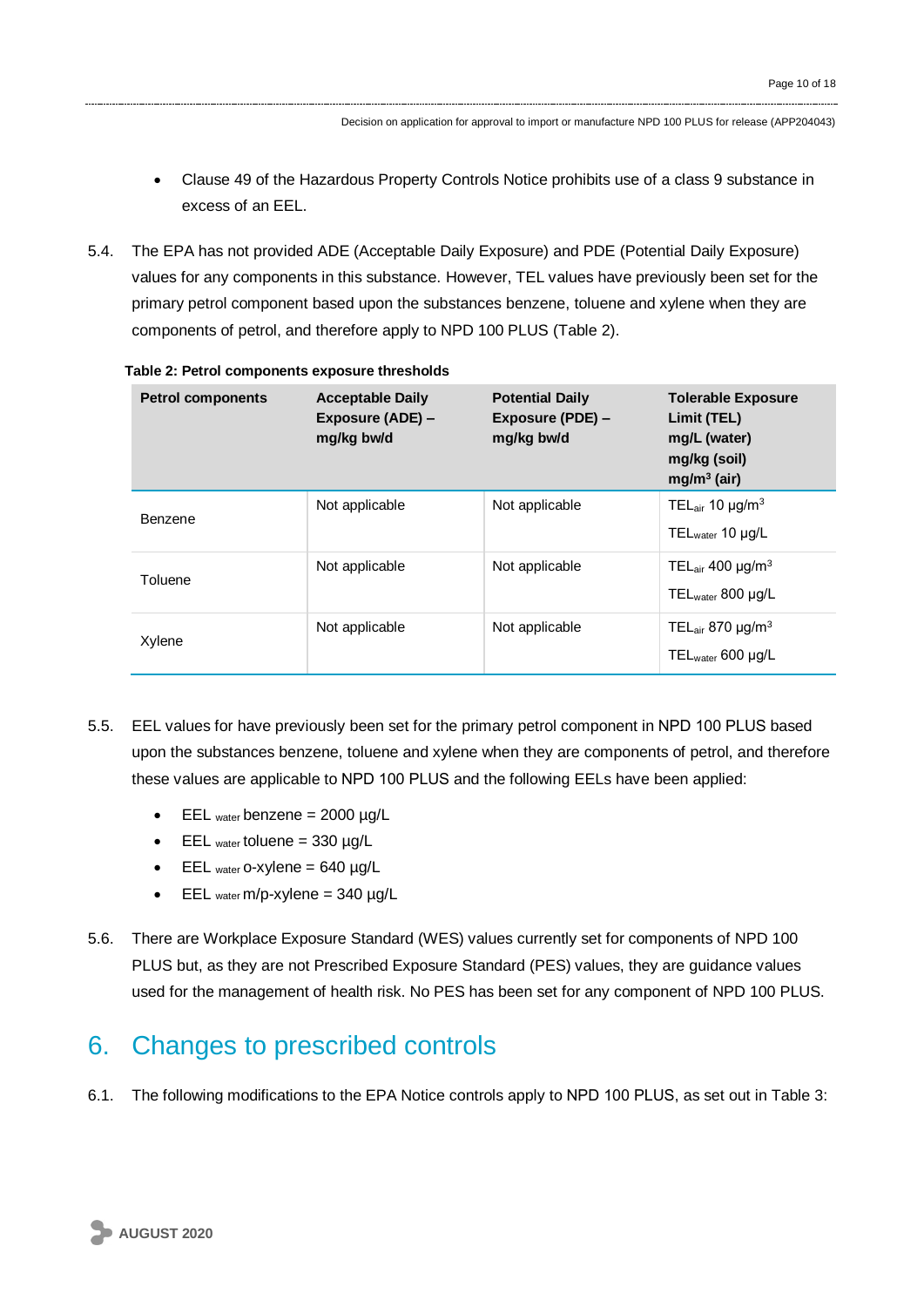| Table 3: Justification for section 77 changes to the prescribed controls (see Appendix A for control |  |
|------------------------------------------------------------------------------------------------------|--|
| wordings)                                                                                            |  |

| Control                           | Justification                                                                                                                                                                                                                                                                                                                                                                                                                                                                                                                                                                                                                                                               |
|-----------------------------------|-----------------------------------------------------------------------------------------------------------------------------------------------------------------------------------------------------------------------------------------------------------------------------------------------------------------------------------------------------------------------------------------------------------------------------------------------------------------------------------------------------------------------------------------------------------------------------------------------------------------------------------------------------------------------------|
| Restrictions to<br>workplaces     | Clause 13 of the Hazardous Property Controls (HPC) Notice requires certain substances to<br>be restricted to workplaces only. This control is triggered for this substance as part of the<br>prescribed controls for the 3.1A flammable hazard. However, this classification is drawn from<br>the primary petrol (unleaded) component which is excluded from this control under<br>Schedule 1, Table 2 of the HPC notice. The components which make up NPD 100 PLUS are<br>not restricted to a workplace so can be handled by domestic users. Therefore, it is<br>recommended that NPD 100 PLUS be excluded from this restriction and the prescribed<br>control be removed. |
| Management of<br>large quantities | Clause 19 of the HPC Notice applies to petrol at more than 50 L in accordance with Schedule<br>3 of the HPC notice. In keeping with the alignment with the controls applied to petrol, and to<br>ensure that large quantities of the substance stored domestically or in any other non-<br>workplace are restricted, it is proposed that clause 19 should apply as if NPD 100 PLUS was<br>listed in Schedule 3 of the notice at the same quantity as petrol (50 L).                                                                                                                                                                                                         |

6.2. The following additional HSNO controls apply to NPD 100 PLUS under section 77A of the Act, as set out in Table 4:

#### **Table 4: Justification for the section 77A additional controls (see Appendix A for the control wordings)**

| <b>Control</b>                      | <b>Justification</b>                                                                                                                                                                                                                                                                                                                                                                                                                                                                                                                                                                                                                                                                                                                                                                                                                                                                                                                                                                                                                                     |
|-------------------------------------|----------------------------------------------------------------------------------------------------------------------------------------------------------------------------------------------------------------------------------------------------------------------------------------------------------------------------------------------------------------------------------------------------------------------------------------------------------------------------------------------------------------------------------------------------------------------------------------------------------------------------------------------------------------------------------------------------------------------------------------------------------------------------------------------------------------------------------------------------------------------------------------------------------------------------------------------------------------------------------------------------------------------------------------------------------|
| Restriction on<br>petrol impurities | The primary component in NPD 100 PLUS, petrol (unleaded), is associated with the<br>toxicologically significant subcomponents and additives as part of its composition as a<br>complex mixture substance. When present in high enough concentrations, these impurities<br>can cause adverse effects to people or the environment. There are restrictions listed in the<br>approval for petrol which should be imposed on the petrol content of NPD 100 PLUS.<br>Imposing a restriction on the maximum amount of these components will prevent them from<br>occurring in concentrations sufficient to cause adverse effects to people or the environment.<br>Accordingly, the following limitations apply to the composition of the component petrol<br>(unleaded):<br>Aromatic hydrocarbons: maximum 55% (volume)<br>Benzene: maximum 1% (volume)<br>$\bullet$<br>Additives: (each $< 0.1\%$ w/w)<br>$\bullet$<br>1.<br>azo dyes<br>2.<br>antioxidants<br>metal deactivator<br>3.<br>corrosion inhibitor<br>4.<br>Detergent additives: (each < 0.5% w/w) |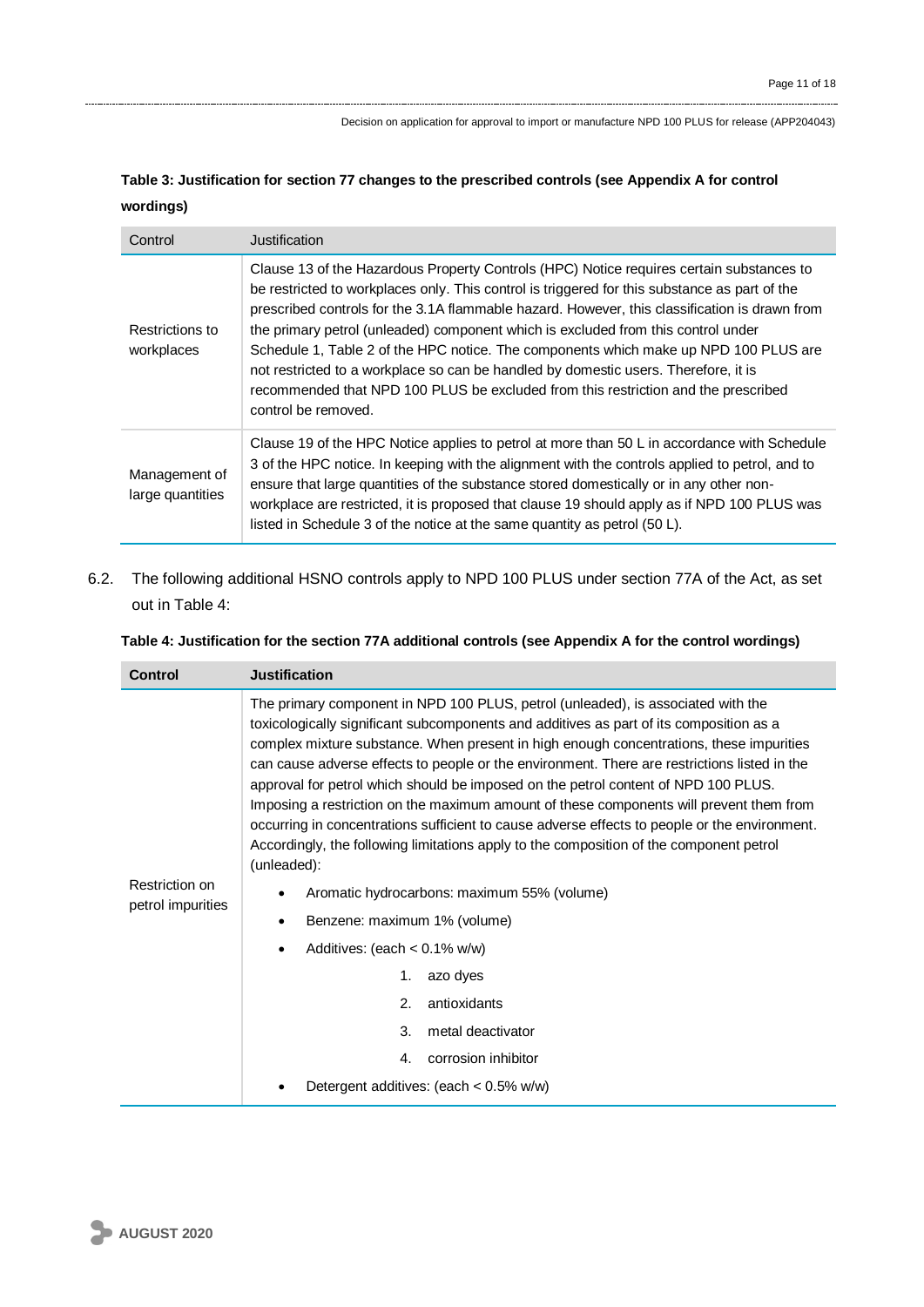### Assessment of changes to controls

- 6.3. The changes to the prescribed controls in the above section under sections 77 and 77A of the Act fulfil the legislative criteria.
- 6.4. These controls have been incorporated into the Appendix of this document.
- 6.5. The applicant was provided an opportunity to comment on the controls as set out in this decision and had concerns regarding the tracking requirement. WorkSafe is proposing a SWI to remove the tracking control from this substance.

# 7. Summary

7.1. After taking into account the prescribed controls and any variations to these controls, it was concluded that the residual level of risk of any potentially significant adverse effects, is negligible.

### 8. Decision

- 8.1. Pursuant to section 29 of the Act, I have considered this application for approval under section 28 of the Act. I have considered the effects of this substance throughout its life cycle, the controls that may be imposed on this substance and the likely effects of this substance being unavailable. I have also taken into account the considerations set out in Part 2 of the Act.
- 8.2. I consider that, with controls in place, the risks to human health and to the environment are negligible, and the benefits associated with the release of this substance will outweigh the adverse effects. Therefore, I consider that the application to import or manufacture NPD 100 PLUS for release is approved with controls in accordance with section 29 of the Act and clause 26 of the Hazardous Substances and New Organisms (Methodology) Order 1998.

Dr Clark Ehlers **Date: 19 / 08 / 2020**

**Acting General Manager, HSNO, EPA**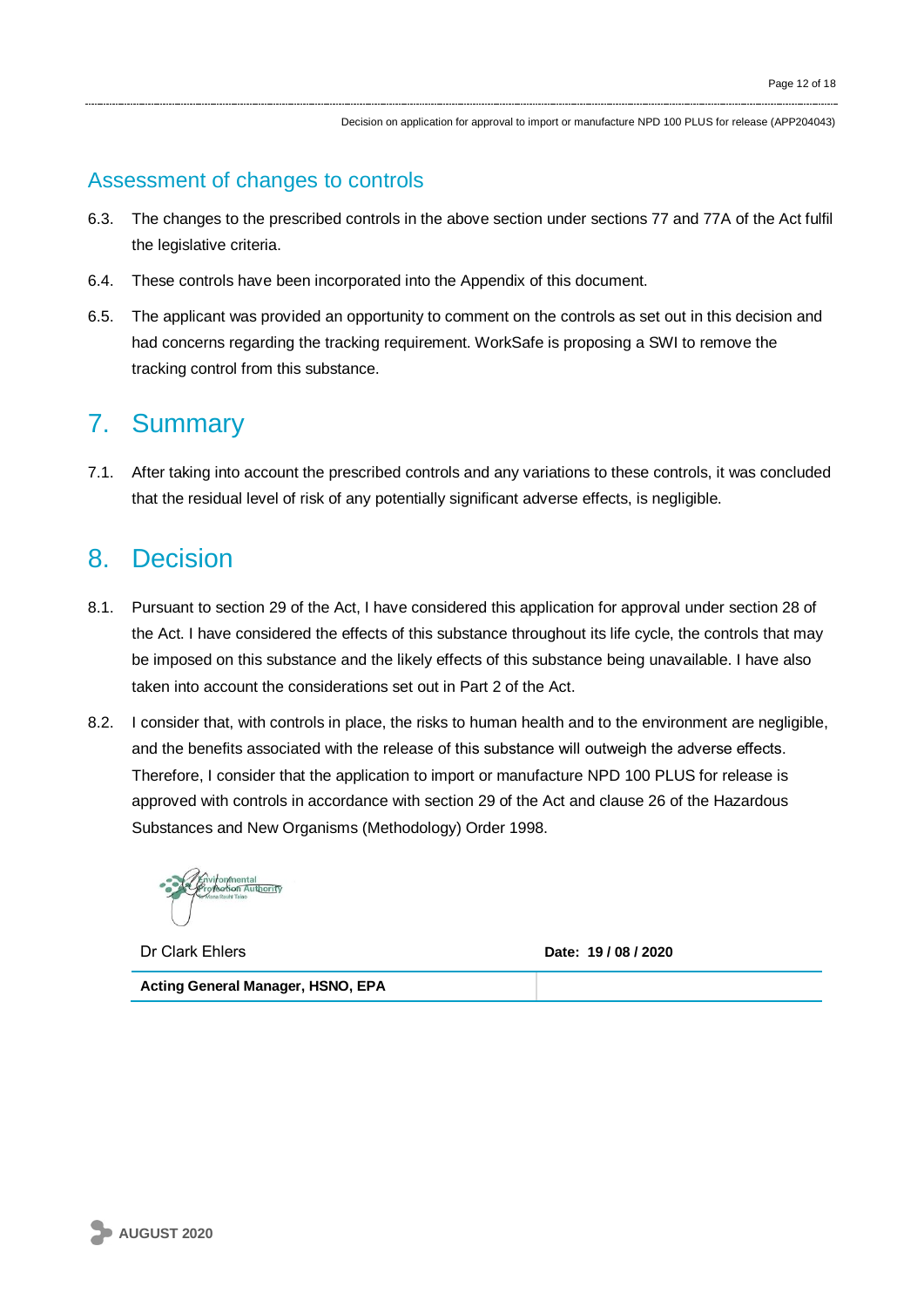# Appendix: Controls applying to NPD 100 PLUS

### EPA Controls

| Control<br>code | <b>EPA Notice</b>                                                       | Control description                                          |
|-----------------|-------------------------------------------------------------------------|--------------------------------------------------------------|
| LAB             | <b>EPA Labelling</b><br>Notice 2017                                     | Requirements for labelling of hazardous substances           |
| <b>PKG</b>      | EPA Packaging<br>Notice 2017                                            | Requirements for packaging of hazardous substances           |
| <b>SDS</b>      | <b>EPA Safety Data</b><br>Sheet Notice 2017                             | Requirements for safety data sheets for hazardous substances |
| <b>DIS</b>      | <b>EPA Disposal</b><br>Notice 2017                                      | Requirements for disposal of hazardous substances            |
| $HPC-1$         | <b>EPA Hazardous</b><br><b>Property Controls</b><br>Notice 2017 Part 1  | <b>Hazardous Property Controls preliminary provisions</b>    |
| $HPC-3$         | <b>EPA Hazardous</b><br><b>Property Controls</b><br>Notice 2017 Part 3  | Hazardous substances in a place other than a workplace       |
| HPC-4A          | <b>EPA Hazardous</b><br><b>Property Controls</b><br>Notice 2017 Part 4A | Site and storage controls for class 9 substances             |
| $HPC-4B$        | <b>EPA Hazardous</b><br><b>Property Controls</b><br>Notice 2017 Part 4B | Use of class 9 substances                                    |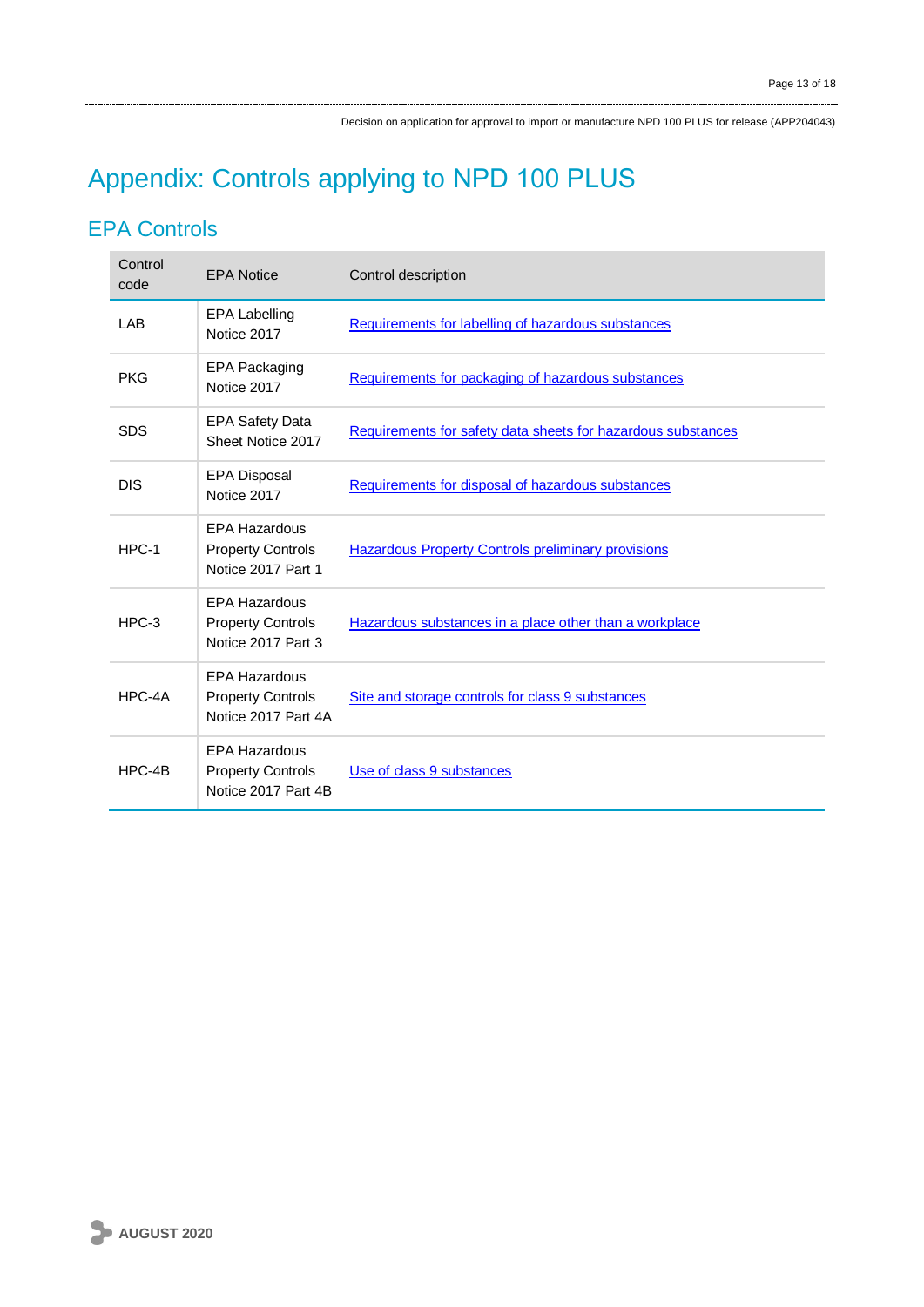### HSNO Additional Controls and Modifications to Controls

| <b>Control</b><br>Code                     | <b>HSNO Act</b> | Control                                                                                                                                                                                                                                                                                                                                                                   |  |  |
|--------------------------------------------|-----------------|---------------------------------------------------------------------------------------------------------------------------------------------------------------------------------------------------------------------------------------------------------------------------------------------------------------------------------------------------------------------------|--|--|
| Restriction to<br>Section 77<br>workplaces |                 | The components which make up NPD 100 PLUS are not restricted to a<br>workplace so can be handled by domestic users. Therefore, NPD 100<br>PLUS is excluded from Clause 13 of the HPC Notice and the prescribed<br>control is removed.                                                                                                                                     |  |  |
| Management<br>of large<br>quantities       | Section 77      | Clause 19 of the HPC notice applies as if the substance were listed in<br>Schedule 3 of the HPC notice and exceeds 50 L as the specified quantity.                                                                                                                                                                                                                        |  |  |
| Restriction<br>on petrol<br>impurities     | Section 77A     | The following limitations apply to the composition of the component petrol<br>(unleaded):<br>Aromatic hydrocarbons: maximum 55% (volume)<br>Benzene: maximum 1% (volume)<br>Additives: (each $< 0.1\%$ w/w)<br>azo dyes<br>$\circ$<br>antioxidants<br>$\circ$<br>metal deactivator<br>$\circ$<br>corrosion inhibitor<br>$\circ$<br>Detergent additives: (each < 0.5% w/w) |  |  |

### HSW Requirements

Note: these requirements are not set for the substance under this approval but apply in their own right under the HSW legislation according to the classification of the substance. They are listed here for information purposes only.

| Code          | Regulation      | Description                                              | Extra information |
|---------------|-----------------|----------------------------------------------------------|-------------------|
| <b>HSW2-1</b> | Reg 2.1 - 2.4   | Workplace labelling of hazardous substance<br>containers |                   |
| <b>HSW2-2</b> | Reg 2.5 - 2.10  | <b>Signage</b>                                           |                   |
| <b>HSW2-3</b> | Reg 2.11        | <b>Safety data sheets</b>                                |                   |
| <b>HSW2-4</b> | Reg 2.12 - 2.14 | Packaging                                                |                   |
| <b>HSW3-1</b> | Reg 3.1         | Inventory                                                |                   |
| <b>HSW3-2</b> | Reg 3.2 - 3.3   | Managing risks associated with hazardous<br>substances   |                   |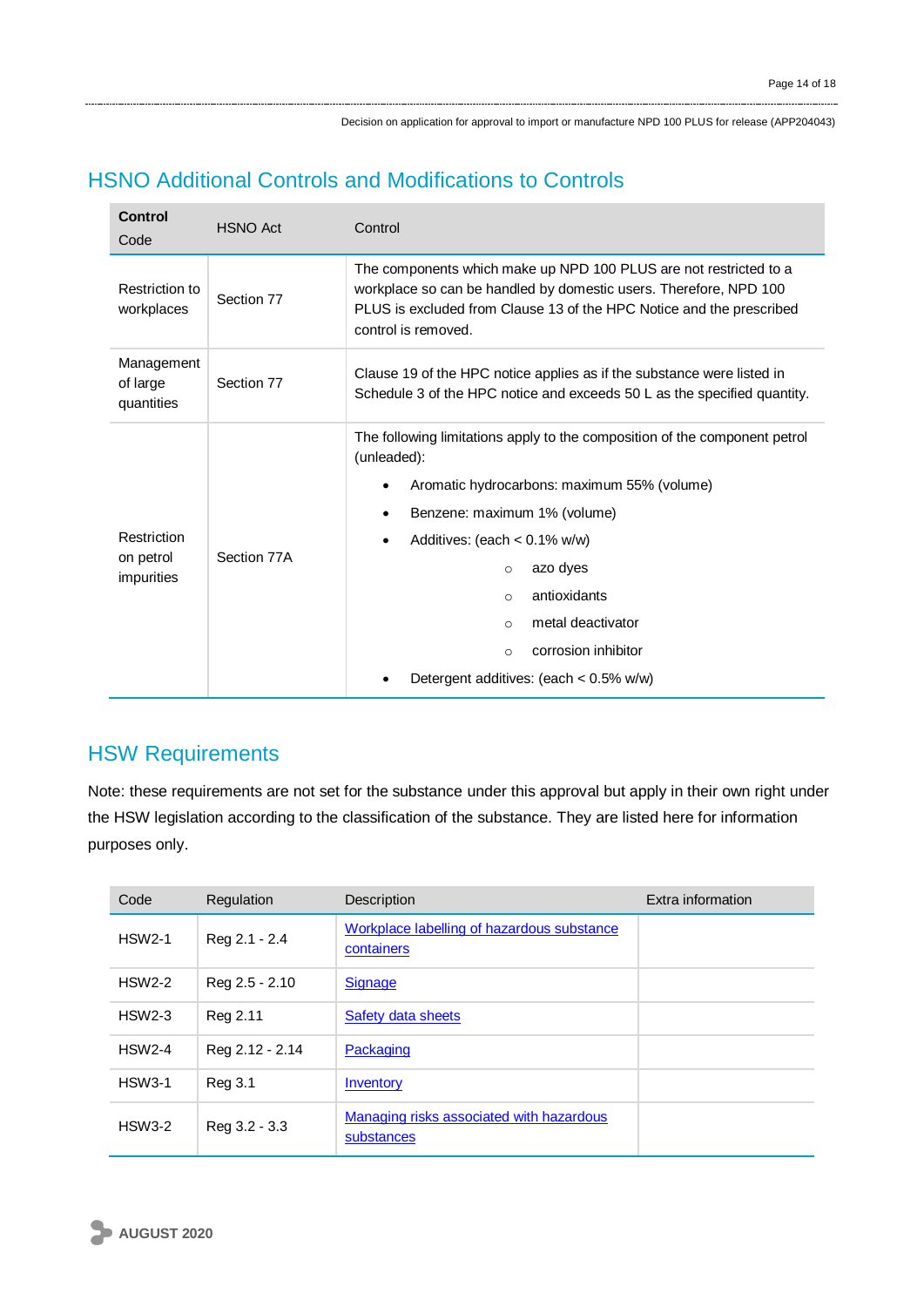| <b>HSW4-2</b>   | Reg 4.5 - 4.6     | Information, instruction, training and<br>supervision                                                                            |                                                                                                                                   |
|-----------------|-------------------|----------------------------------------------------------------------------------------------------------------------------------|-----------------------------------------------------------------------------------------------------------------------------------|
| <b>HSW5-1</b>   | Reg 5.2 - 5.5     | <b>Fire extinguishers</b>                                                                                                        |                                                                                                                                   |
| <b>HSW5-2</b>   | Reg 5.6 - 5.13    | Emergency response plans                                                                                                         |                                                                                                                                   |
| <b>HSW8-1</b>   | Reg 8.1 - 8.2     | <b>Compliance certification</b>                                                                                                  |                                                                                                                                   |
| <b>HSW8-2</b>   | Reg 8.3 - 8.4     | Requirements for public transportation of<br>class 1 to 5 substances                                                             |                                                                                                                                   |
| <b>HSW10-1</b>  | Reg 10.3          | General controls on class 2, 3, and 4<br>substances                                                                              |                                                                                                                                   |
| <b>HSW10-2</b>  | Reg 10.4          | Substances that must be secured                                                                                                  |                                                                                                                                   |
| <b>HSW10-3</b>  | Reg 10.5          | Requirement to segregate class 2, 3, and 4<br>substances                                                                         |                                                                                                                                   |
| <b>HSW10-4</b>  | Reg 10.6 - 10.7   | Duty of PCBU to establish a hazardous area                                                                                       |                                                                                                                                   |
| <b>HSW10-5</b>  | Reg 10.8 - 10.20  | Requirements to prevent unintended ignition<br>of class 2.1.1, 2.1.2 and 3.1 substances                                          |                                                                                                                                   |
| HSW10-10        | Reg 10.26         | Duty of PCBU to establish hazardous<br>substance location                                                                        |                                                                                                                                   |
| HSW10-12        | Reg 10.30 - 10.33 | Secondary containment for class 3 and 4<br>pooling substances                                                                    |                                                                                                                                   |
| <b>HSW10-13</b> | Reg 10.34 - 10.35 | Requirement to have compliance certificate if<br>class 2.1.1, 2.1.2, or 3.1 substance present at<br>hazardous substance location |                                                                                                                                   |
| <b>HSW10-15</b> | Reg 10.37         | <b>Requirement for transit depot</b>                                                                                             |                                                                                                                                   |
| <b>HSW11-1</b>  | Part 11           | Controls relating to adverse effects of<br>unintended ignition of class 2 and 3.1<br>substances                                  |                                                                                                                                   |
| <b>HSW13-2</b>  | Reg 13.7          | Duty of PCBU who directs work using class 6,<br>8.1, 8.2, or 8.3 substances to ensure<br>equipment is appropriate                |                                                                                                                                   |
| <b>HSW13-3</b>  | Reg 13.8          | Duty of PCBU who directs work using class 6<br>and 8 substances to ensure personal<br>protective equipment used                  |                                                                                                                                   |
| <b>HSW13-8</b>  | Reg 13.17         | Prohibition on use of substance in excess of<br>tolerable exposure limit                                                         | The TEL set for this<br>substance is:<br>Tolerable exposure limits<br>$(TEL_{air}) = \text{Benzene}$<br>10 $\mu$ g/m <sup>3</sup> |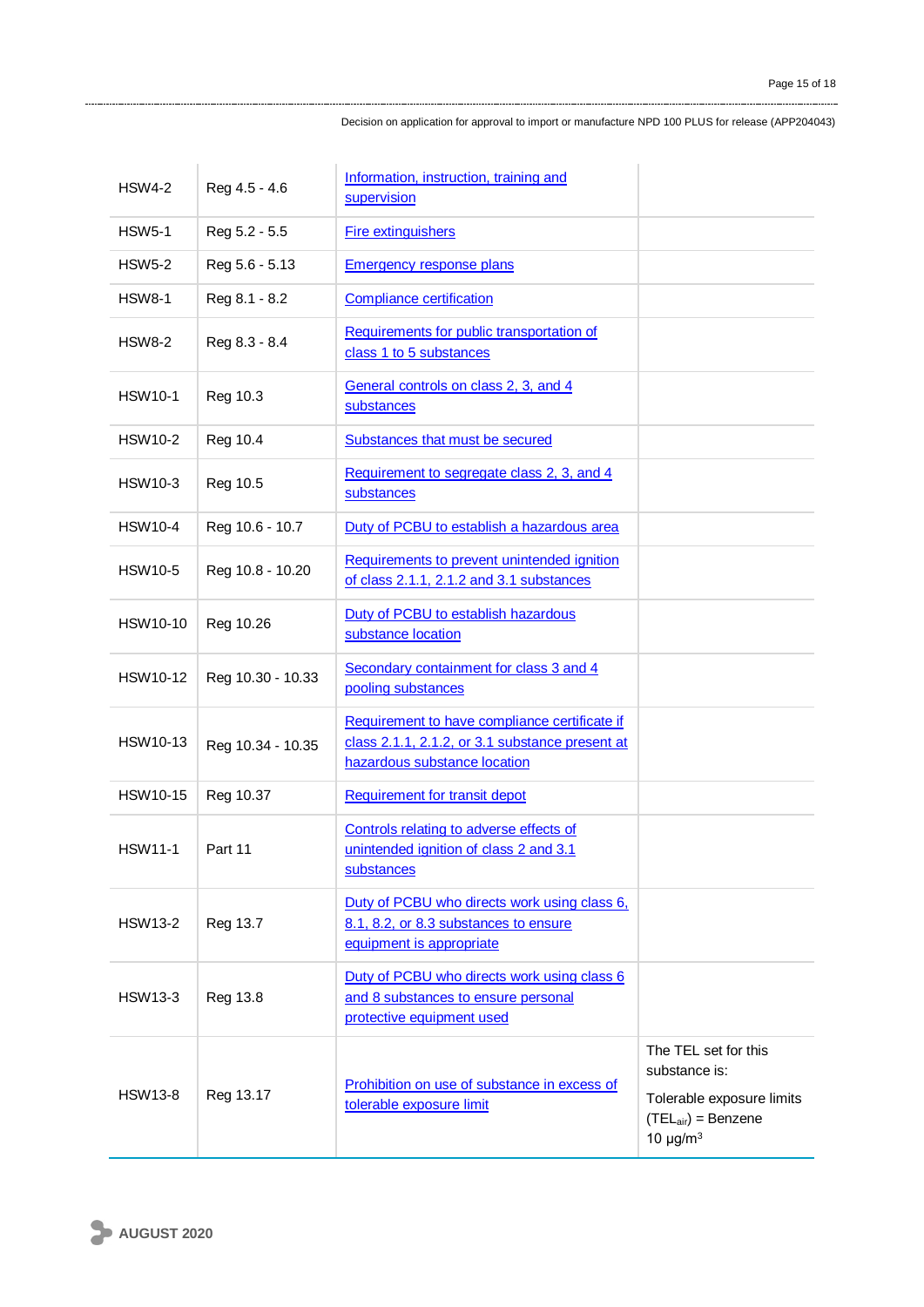|                 |                |                                                                                                | Tolerable exposure limits<br>$(TELwater) = Benzene$<br>$10 \mu g/L$                |
|-----------------|----------------|------------------------------------------------------------------------------------------------|------------------------------------------------------------------------------------|
|                 |                |                                                                                                | Tolerable exposure limits<br>$(TEL_{air}) = Toluene$<br>400 $\mu$ g/m <sup>3</sup> |
|                 |                |                                                                                                | Tolerable exposure limits<br>$(TELwater) = Toluene$<br>800 µg/L                    |
|                 |                |                                                                                                | Tolerable exposure limits<br>$(TEL_{air})$ = Xylene<br>870 $\mu$ g/m <sup>3</sup>  |
|                 |                |                                                                                                | Tolerable exposure limits<br>$(TELwater) = Xylene$<br>600 µg/L                     |
| <b>HSW13-9</b>  | Reg 13.18      | Duty of PCBU to ensure prescribed exposure<br>standards for class 6 substances not<br>exceeded | No PES is set at this time                                                         |
| <b>HSW13-14</b> | Reg 13.30 - 33 | Secondary containment requirements for<br>class 6 and 8 pooling substances                     |                                                                                    |
| <b>HSW16-1</b>  | Part 16        | Requirements for tank wagons and<br>transportable containers                                   |                                                                                    |
| <b>HSW17-1</b>  | Part 17        | Requirements for stationary container<br>systems                                               |                                                                                    |
| <b>HSW19-1</b>  | Part 19        | <b>Tracking hazardous substances</b>                                                           |                                                                                    |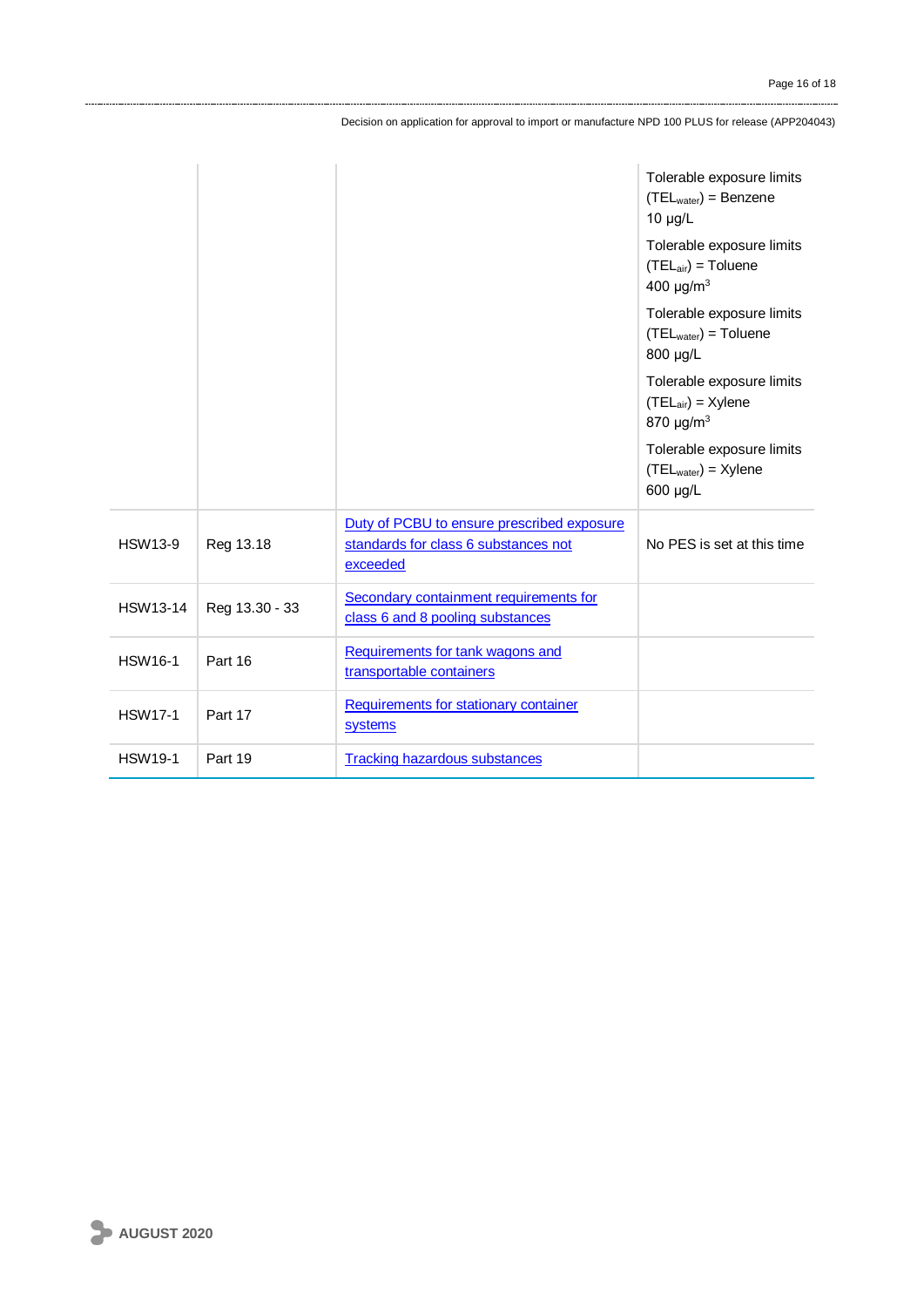### **Definitions**

Terms used in the controls have the same meaning as defined in the Act, EPA Notices or regulations made under the Act. In addition, the following definitions apply:

| Term        | Definition                                                                                                                                                                                                                                                                                                                                                       |
|-------------|------------------------------------------------------------------------------------------------------------------------------------------------------------------------------------------------------------------------------------------------------------------------------------------------------------------------------------------------------------------|
| Likely      | Good chance that it may occur under normal operating conditions.                                                                                                                                                                                                                                                                                                 |
| Major       | A descriptor used to describe the magnitude of the effect of a substance. This descriptor is used<br>when one or more of the following impacts are met:                                                                                                                                                                                                          |
|             | significant irreversible adverse health effects affecting individuals and requiring<br>hospitalisation and/or reversible adverse health effects reaching beyond the immediate<br>community                                                                                                                                                                       |
|             | long term/irreversible damage to localised ecosystem but no species loss<br>٠                                                                                                                                                                                                                                                                                    |
|             | measurable adverse effect on GDP, some long-term (more than five years) job losses                                                                                                                                                                                                                                                                               |
|             | social disruption to surrounding community, including some evacuations.<br>٠                                                                                                                                                                                                                                                                                     |
| Minor       | A descriptor used to describe the magnitude of the effect of a substance. This descriptor is used<br>when one or more of the following impacts are met:                                                                                                                                                                                                          |
|             | mild reversible short-term adverse health effects to identified and isolated groups<br>$\bullet$                                                                                                                                                                                                                                                                 |
|             | localised and contained reversible environmental impact, some local plant or animal<br>٠<br>communities temporarily damaged, no discernible ecosystem impact or species damage                                                                                                                                                                                   |
|             | regional adverse economic effects on small organisations (businesses, individuals) lasting<br>less than six months, temporary job losses                                                                                                                                                                                                                         |
|             | potential social disruption (community placed on alert).                                                                                                                                                                                                                                                                                                         |
| Moderate    | A descriptor used to describe the magnitude of the effect of a substance. This descriptor is used<br>when one or more of the following impacts are met:                                                                                                                                                                                                          |
|             | minor irreversible health effects to individuals and/or reversible medium-term adverse<br>$\bullet$<br>health effects to larger (but surrounding) community (requiring hospitalisation)                                                                                                                                                                          |
|             | measurable long term damage to local plant and animal communities, but no obvious<br>٠<br>spread beyond defined boundaries, medium term individual ecosystem damage, no<br>species damage                                                                                                                                                                        |
|             | medium term (one to five years) regional adverse economic effects with some national<br>$\bullet$<br>implications, medium term job losses                                                                                                                                                                                                                        |
|             | some social disruption (for example, people delayed).                                                                                                                                                                                                                                                                                                            |
| Very likely | Almost certain or expected to occur if all conditions met.                                                                                                                                                                                                                                                                                                       |
| Water       | Has the meaning provided in the HPC Notice.                                                                                                                                                                                                                                                                                                                      |
| Water body  | Includes all natural and modified/artificial water courses such as reservoirs, irrigation canals, water-<br>supply races, canals for the supply of water for electricity generation or farm drainage, ditches,<br>streams, rivers, ponds and lakes. For clarity, it excludes fully covered pipes, tanks or other enclosed<br>structures, puddles or groundwater. |